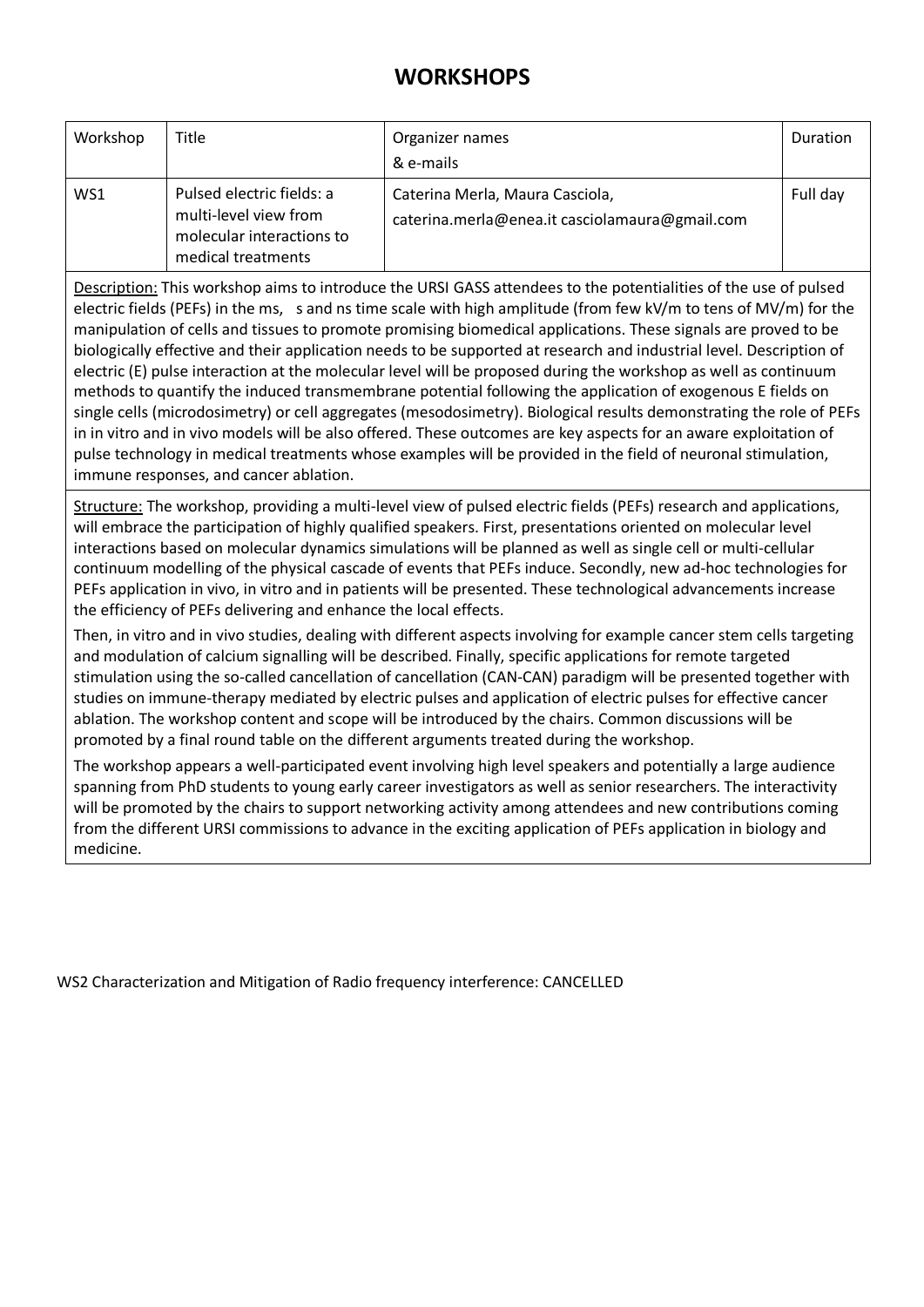| Session | Title                             | Organizer names<br>& e-mails                                                        | Duration |
|---------|-----------------------------------|-------------------------------------------------------------------------------------|----------|
| WS3     | Radio science in space<br>weather | Iwona Stanislawska, Patricia Doherty,<br>stanis@cbk.waw.pl, Patricia.Doherty@bc.edu | Half day |

Description: Radio emissions for many years have been operative tools for analysis, interpretation and identification phenomena called generally space weather. More recently, instruments such as LOFAR can give new views at many phenomena and support wider understanding of others. Particularly, radio diagnostic capabilities prove its high efficiency in remote, but as well in-situ planetary exploration. Knowledge of space weather conditions is fundamental for enabling high quality and reliable operation of radio systems within near-Earth environment and beyond. Knowledge of effects imposed by the space weather on current and new generation operational radio systems is necessary. This workshop, jointly organized by URSI Commissions GHJ, is devoted to the novel radio science tools for space weather, radio science in planetary exploration and radio science challenges for space weather services.

Structure: Three Panels of experts, including 3 invited presentations in total, and related open discussion towards the three topics that are:

## • NEW RADIO SCIENCE TOOLS FOR SPACE WEATHER

The aim of this panel is to bring together the scientists using new arrays for space weather purposes (e.g. radio astronomers) and space weather scientists, who may be unfamiliar with the capabilities of these new instruments, to discuss how they can best be used to advance space weather science, and to discuss how these instruments and dedicated space weather instrumentation can best support one another in their respective goals.

• RADIO SCIENCE CHALLENGES FOR SPACE WEATHER SERVICES

Knowledge of effects imposed by the space weather on current and new generation operational radio systems, the development and implementation of techniques to mitigate the deleterious effects of the space weather on such systems are the primary scientific goals. The main issue to discuss within this panel is the generation of the novel directions for services to approach current and future radio science challenges.

• RADIO SCIENCE IN PLANETARY EXPLORATION

Since the start of the space venture fifty years ago, the interest of the effects of the space weather on the space missions and human exploration has strongly raised. Among the many diagnostic capabilities, radio experiments have proven to be very efficient both for remote and in-situ exploration. The aim of this panel is thus to bring together researchers from planetary and interplanetary past and future missions as well as engineers from radio domains to discuss the results of recent missions (like Mars Express) and address the results foreseen by the future, Solar Orbiter, Parker Solar Probe or Juice.